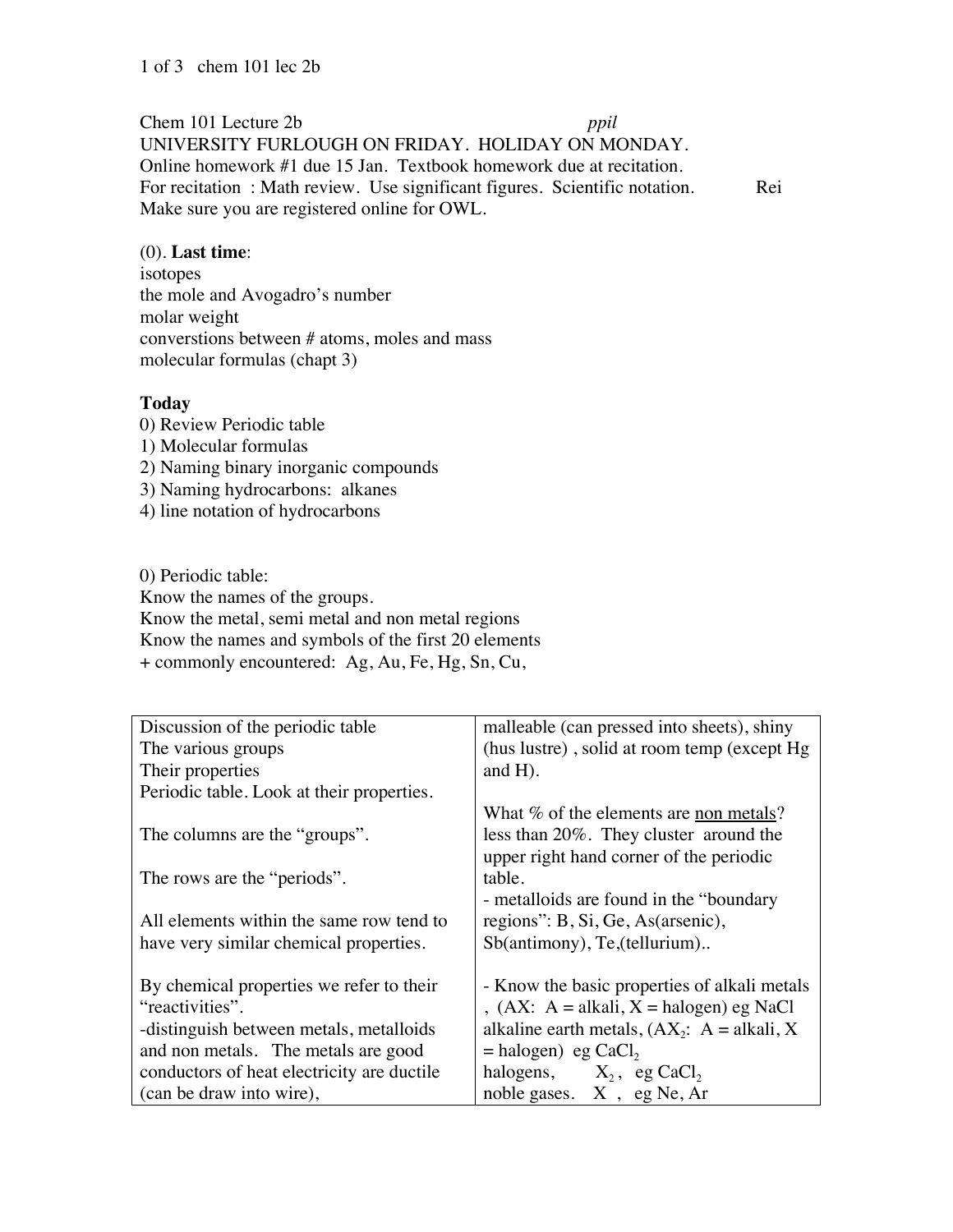1) there are 2 kinds of compounds: ionic(crystalline) and covalent (molecular). ionic compounds = electrons completely transferred from 1 element to another. eg. NaCl:  $Na + Cl \rightarrow NaCl$ 

 we'll concentrate on **molecular**  first: discuss: ethanol. show structural, condensed and molecular formulas of ethanol.

Molecules are represented by formulas:

different formulas: molecular formulas, condensed formulas structural formulas, ball stick model, spacefilling models

2) Nomenclature: Naming covalent (molecular) compounds:

a) binary compounds:

first element retains its name, the second ends with –ide. we use prefix. eg.mono, di, tri, tetra, penta, hexa, hepta, octa, nona. deca

naming binary inorganic compounds.

 $N_2O_4$   $P_4O_{10}$ 

b) carbon based: alkanes, alkenes and alkynes contain C and H. alkanes: 3) hydrocarbons: (ALKANES) the first 10 alkane carbons and how they are named. overall formula:  $C_nH_{2n+2}$  for noncyclic alkanes.  $C_nH_{2n}$  for cycloalkanes

| methane | $CH_4$      |
|---------|-------------|
| ethane  | $C_2H_6$    |
| propane | $C_3H_8$    |
| butane  | $C_4H_{10}$ |
| pentane | $C_5H_{12}$ |